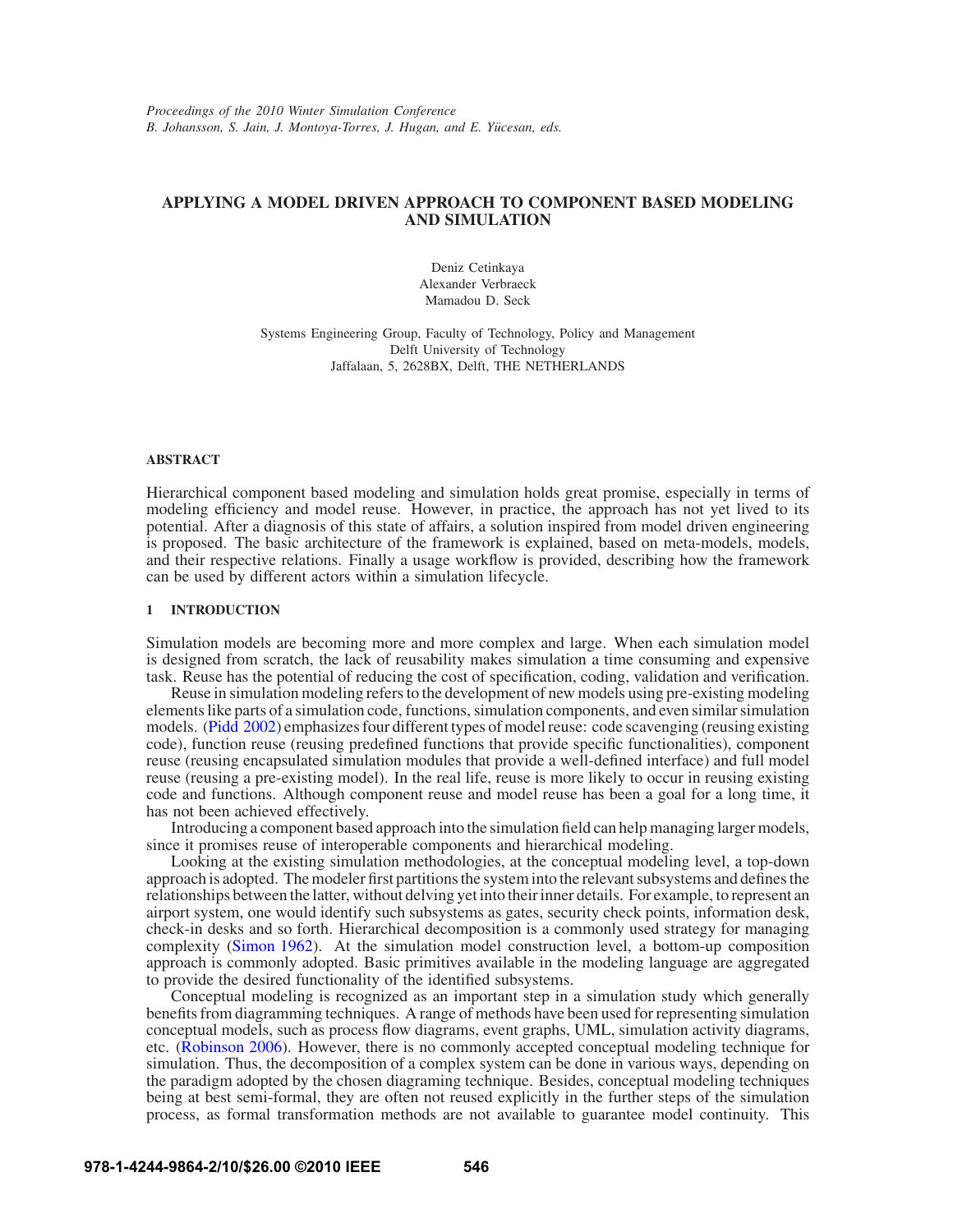means that, based on exactly the same conceptual model, different simulation modelers will most likely create different simulation models. This puts an excessively high share of simulation project success responsibility in the hands of the code writer. This situation would have been mitigated if stakeholders were involved in the design of the conceptual models, and if the latter were reused explicitly in the further stages of the process.

Although some pre-packaged commercial tools such as Arena, MATLAB-Simulink, Plant Simulation or Enterprise Dynamics offer solutions for easing the simulation model construction process, progress can still be made at this stage. A clear metamodel and a rigorous formalism are lacking in many cases. The general tradeoff in model construction tooling seems to be that of *flexibility vs. rigor*. On the one hand, some tools are very flexible, close to the intuitive way modelers think about their system of interest, and with little constraints, leading to informal models with high probability of errors. On the other hand, other tools are very strict, expressed in intricate mathematical formalism, with steep learning curves, and resulting in overly complex code limiting the possibilities for reuse. In any case the model components are usually not platform-independent and not compatible with other components developed in different environments.

In short, improving reuse in the existing modeling methodologies requires some development in the state of the art of conceptual modeling and simulation model construction. Figure 1 illustrates the top-down and bottom-up approaches in conceptual modeling and simulation model construction, respectively. To foster reuse, an integrated modeling framework is needed.



Figure 1: Hierarchical modeling approach.

In order to provide reusability and interoperability, it is useful to have generic model definitions that are independent from the implementation details. A higher level representation on top of the rigid simulation model implementation is expected to make the simulation model development process faster. We think that metamodeling and the model-driven development (MDD) approaches can help reduce the gap between system definition and simulation model construction steps through automated model transformations. Applying a model-driven approach into component based modeling and simulation can solve reusability and interoperability problems. In a similar effort, (Bakshi, Prasanna, and Ledeczi 2001) presents a model based extensible framework to facilitate embedded system design and optimization, namely MILAN(Model based Integrated simuLAtioN framework). MILAN is a collaborative project between the University of Southern California and the Vanderbilt University. MILAN provides a formal paradigm for specification of structural and behavioral aspects of embedded systems, an integrated model-based approach, and a unified software environment for system design and simulation. The rest of the paper is organized as follows. In section 2, MDE is discussed in the context of the modeling and simulation lifecycle, with an example. In section 4, a usage workflow for the proposed framework is presented. Finally, section 4 concludes the paper with a discussion of future research.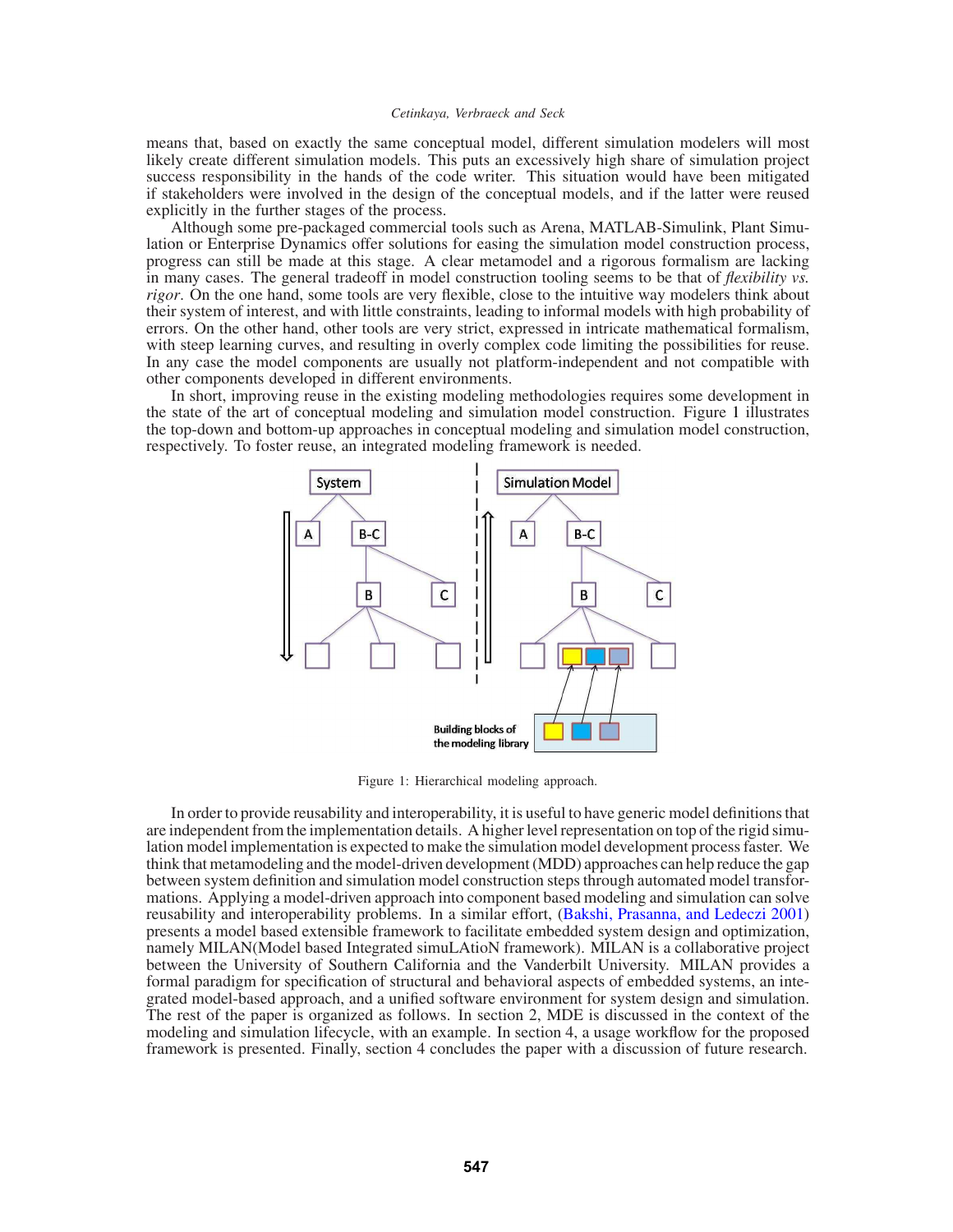### **2 APPLYING A MODEL DRIVEN APPROACH TO MODELING AND SIMULATION**

Model Driven Engineering (MDE) facilitates models, metamodels and model transformations. In MDE the central concept in the process of language development is the language metamodel. A metamodel is a definition of a language in the form of a model, i.e. a metamodel is itself a model (Kleppe, Warmer, and Bast 2003). In other words, the metamodel has also to be defined in a language and needs a metamodel. Thus, the meta-metamodel is introduced, allowing to specify metamodels. To avoid an infinite regress in the number of meta levels, meta-metamodels are often self reflexive and therefore the metamodel of the meta-metamodel is the meta-metamodel itself. Most approaches implementing MDE define a three level metamodeling stack for model, metamodel, and meta-metamodel. MDE fosters interoperability, adaptability and productivity because the definition of a metamodel allows for a common understanding of the elements described.

MDE is an open and integrative method and it is currently only described informally. The MDE approach addresses the steps required to take a model from conceptual design through to final implementation. The MDE principles may be implemented by different approaches like MDA (Model Driven Architecture) with MetaObjectFacility (MOF) (MDA 2001), MIC (Model Integrated Computing) with MetaGME (MIC 1997), Eclipse Modeling Framework (EMF) with ECore (EMF 2004) and many others. MOF, MetaGME and ECore serve a certain MDE implementation as meta-metamodel.

In this work, a model driven approach is applied to obtain the continuity necessary to bridge the gap between the conceptual modeling and simulation modeling processes. Firstly, a unified modeling and simulation lifecycle is suggested. In this lifecycle, a problem owner delineates a certain part of reality as a system of interest, then a modeler makes an abstraction of the system and prepares the conceptual model for the simulation study. The simulation modelers gather data, translate, and augment the conceptual models to obtain an executable simulation model in some appropriate formalism. Finally, simulation experts carry out experiments with the simulation model to analyze the system. Figure 2 illustrates the basic elements and outcomes of the lifecycle.



Figure 2: Basic elements and outcomes of the modeling and simulation lifecycle.

According to the suggested lifecycle, a **C**omponent Based **H**ierarchic**A**l **I**ntegrated Modeling and Simulatio**N** (CHAIN) framework for modeling and simulation is proposed. We divide simulation model construction into two layers, specification is represented separately from implementation. The framework has five layers and presents an integrated solution from problem definition to final evaluation. In each layer, different user roles can be defined such as problem owner, modeler, simulation specialist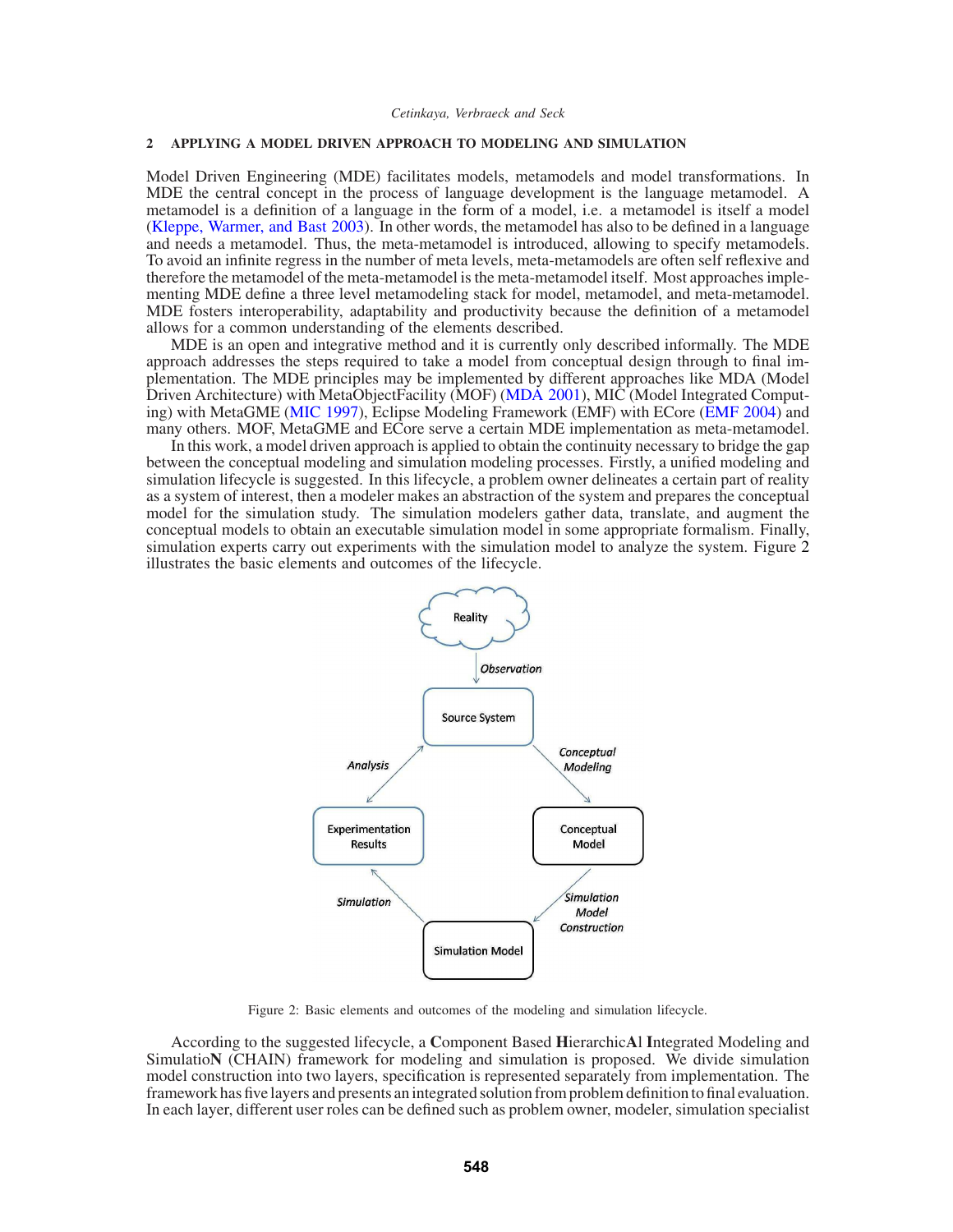and computer scientist. The primary processes of the framework is shown in Figure 3. Supplementary processes can be added like validation, verification, documentation and maintenance in different workflows.



Figure 3: CHAIN: A framework for hierarchical modeling and simulation.

# **2.1 Problem Definition**

At the Problem Definition layer, problem owner defines the purpose of the simulation study and his/her requirements. This essentially consists in setting the boundaries of the problem and choosing the value system (Key Performance Indicators) according to which the performance of the model will be assessed.

# **2.2 Conceptual Modeling**

At the Conceptual Modeling layer, the modeler makes a high level abstraction of the real system according to a given worldview and prepares the Conceptual Model (CM). CM should be described using both textual and graphical presentations to support model transformations. CM serves as a bridge between problem owners and simulation specialists. Conceptual Modeling layer can be supported with modeling templates for different domains.

# **2.3 Specification**

At the Specification layer, the simulation specialist defines a platform independent specification of the simulation model. Like the CM, the PISM (Platform Independent Simulation Model) could be described using either textual, graphical presentations, or both. The PSIM needs a formal specification such as DEVS, Petri Nets, State Charts, Partial Differential Equations, Bond Graphs, Finite State Automata, ...etc. It should allow modeling system functionality without taking into account any specific platform where the model could be later implemented.

# **2.4 Implementation**

At the Implementation layer, the computer scientist develops the executable Platform Specific Simulation Model (PSSM). Specification and Implementation layers can be supported with component libraries where each component can be matched to its specific implementation for different platforms.

# **2.5 Experimentation**

At Experimentation layer, the modeler and/or simulation specialist runs the executable model according to some scenarios and analyzes the experimentation results. Besides, validation experimentations can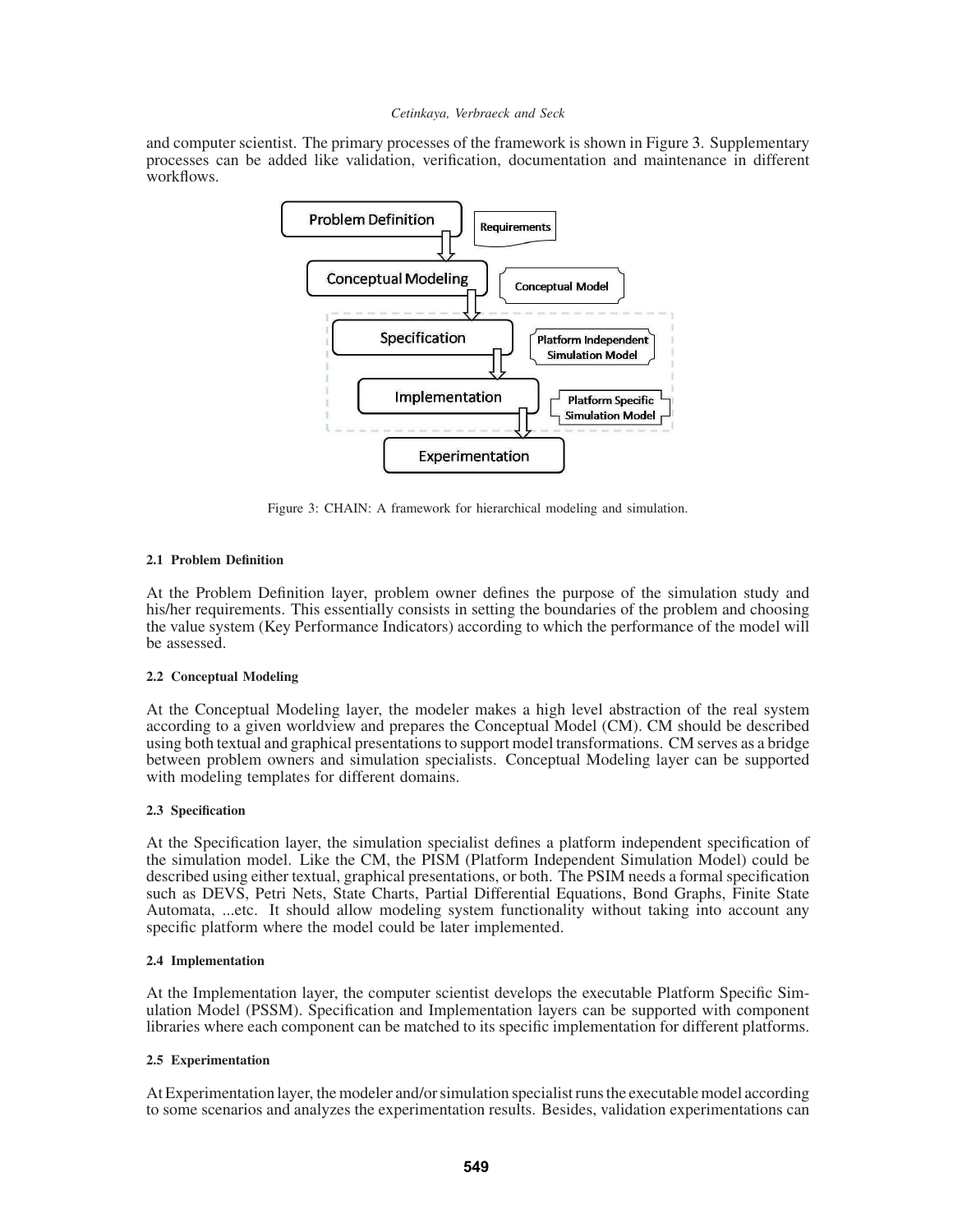be performed to validate if the input/output behavior of the simulation model matches to the purpose of the simulation study.

At the CM and PISM layers, well defined metamodels are needed. The Metamodeling levels of the CHAIN framework are presented in Figure 4. CMs are defined by a conceptual modeling language expressed with a Conceptual Model metamodel (CM metamodel). PISMs are defined as an instance of Simulation Model metamodel (SM metamodel). Both CM metamodel and SM metamodel are instances of a higher level meta-metamodel which is self reflexive, thus automated model transformations can be supported from CM to PISM and from PISM to PSSM. Specifications described in the PISMs are adapted to specific platforms by means of PSSMs from which the code is automatically generated.



Figure 4: Metamodeling stacks of the framework.

The main problem in hierarchical modeling is assembly and integration in different components. A library based approach is recommended, where well documented libraries can be defined at each layer. These libraries contain pre-built, validated, parameterized and flexible modeling components. Figure 5 shows Conceptual Modeling, Specification and Implementation levels of the framework from the implementation point of view. A simple container terminal conceptual model is shown in the figure, since we work on container terminals as a test case in our research. A container terminal is a facility where cargo containers are transshipped between different transport vehicles, for further transportation. The transshipment may be between ships and land vehicles, for example trains or trucks, or it may be between only land vehicles. A model of a container terminal and its operating system can be used to predict performance indicators such as productivity, maximum capacity and profitability.

The conceptual modeling and specification layers are related through a mapping relation. It is to say that any element in the conceptual modeling library can be mapped to an element in the PISM library. For instance, based on previous efforts, one can link a given concept, say an AGV, with a specification that delivers the desired functionality. This is only possible because the Simulation Model Metamodel and the Conceptual Model Metamodel are derived from the same M&S Meta-Metamodel (See Figure 4). This feature offers continuity between the conceptualization and specification phases. A specification, or at least a part of it, can be constructed from a conceptual model. In the same way, specification and implementation are related. We call this link a matching relation. For each formal specification, a number of platform specific implementations can be constructed. Indeed, a DEVS specification can be implemented using various tools and platforms.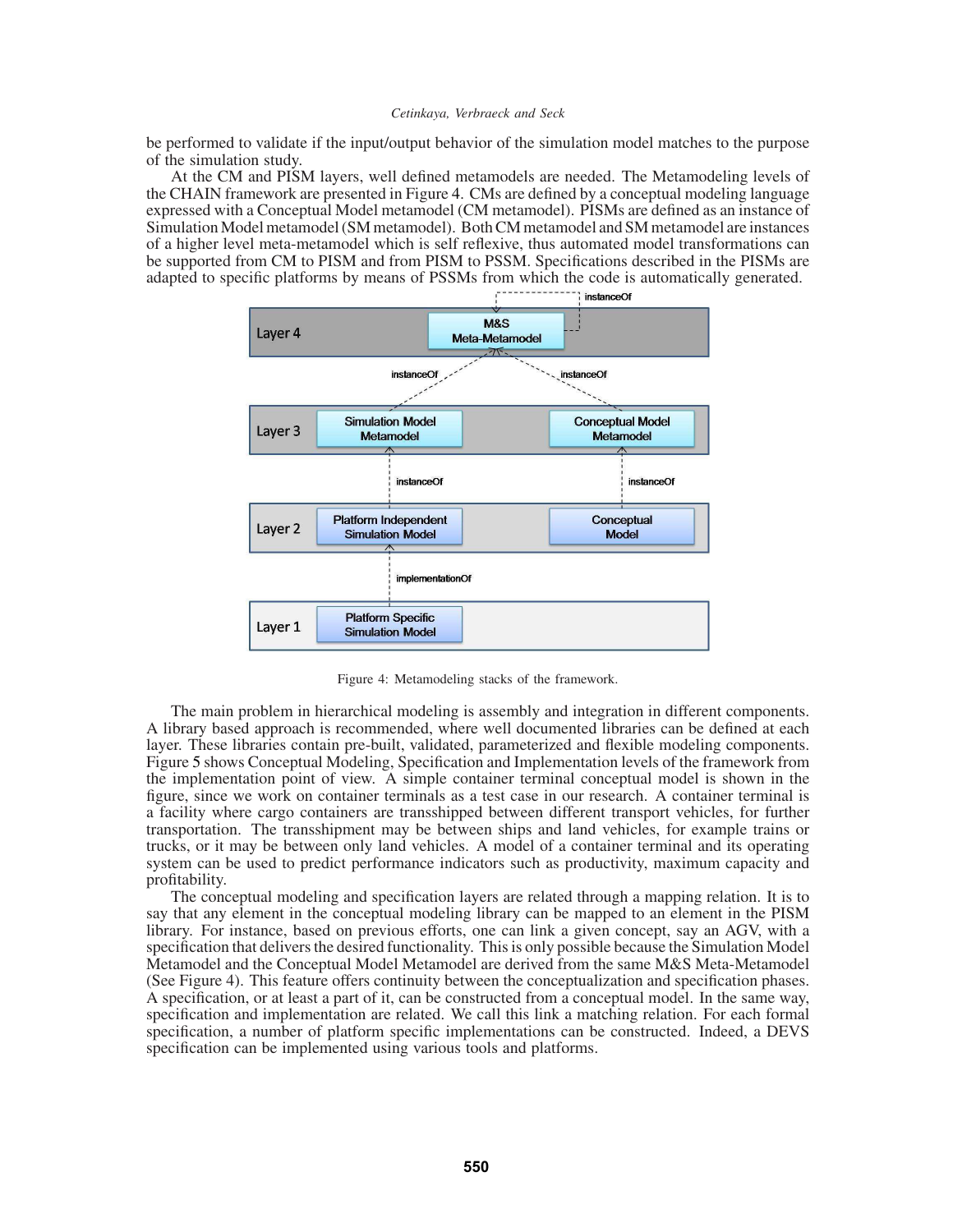*Cetinkaya, Verbraeck and Seck*



Figure 5: Component based modeling from the implementation point of view.

# **3 A SAMPLE WORKFLOW FOR THE PROPOSED FRAMEWORK**

In this section we suggest a sample workflow for the proposed framework. In this workflow after defining the purpose of the simulation study, the modeler defines the conceptual model according to a worldview by using conceptual model templates and high level conceptual modeling libraries. During his/her modeling process, he/she searches for the existing components and selects the most appropriate ones if applicable. A mapping between the CM elements and the component specification is done. If the specification has implementation a matching between the component specification and implementation is done. The Simulation modeler defines and develops the missing components and adds them to the library. When the model is complete, simulation experts run the simulation and analyze the results. We call this workflow  $S^2Ma^2RT$  (Search, Select, Map, Match, Run and Test) and it is shown in Figure 6.

## **4 CONCLUSION AND FUTURE WORK**

This work proposed a framework for component based modeling and simulation. Multi level abstraction and hierarchical modeling are in principle very powerful. We have shown some limitations in the conceptual modeling phase, in the model construction phase, and at their interface. As a solution, we propose CHAIN, an integrated model-driven framework. The framework is based metamodeling layers with well defined relations between them in order to guarantee an optimal transition between the steps of the process. The continuity thus obtained fosters stake-holder inclusion and model reuse. Finally, a usage workflow, *S*2*Ma*2*RT* is presented. The proposed framework has been tested on simple cases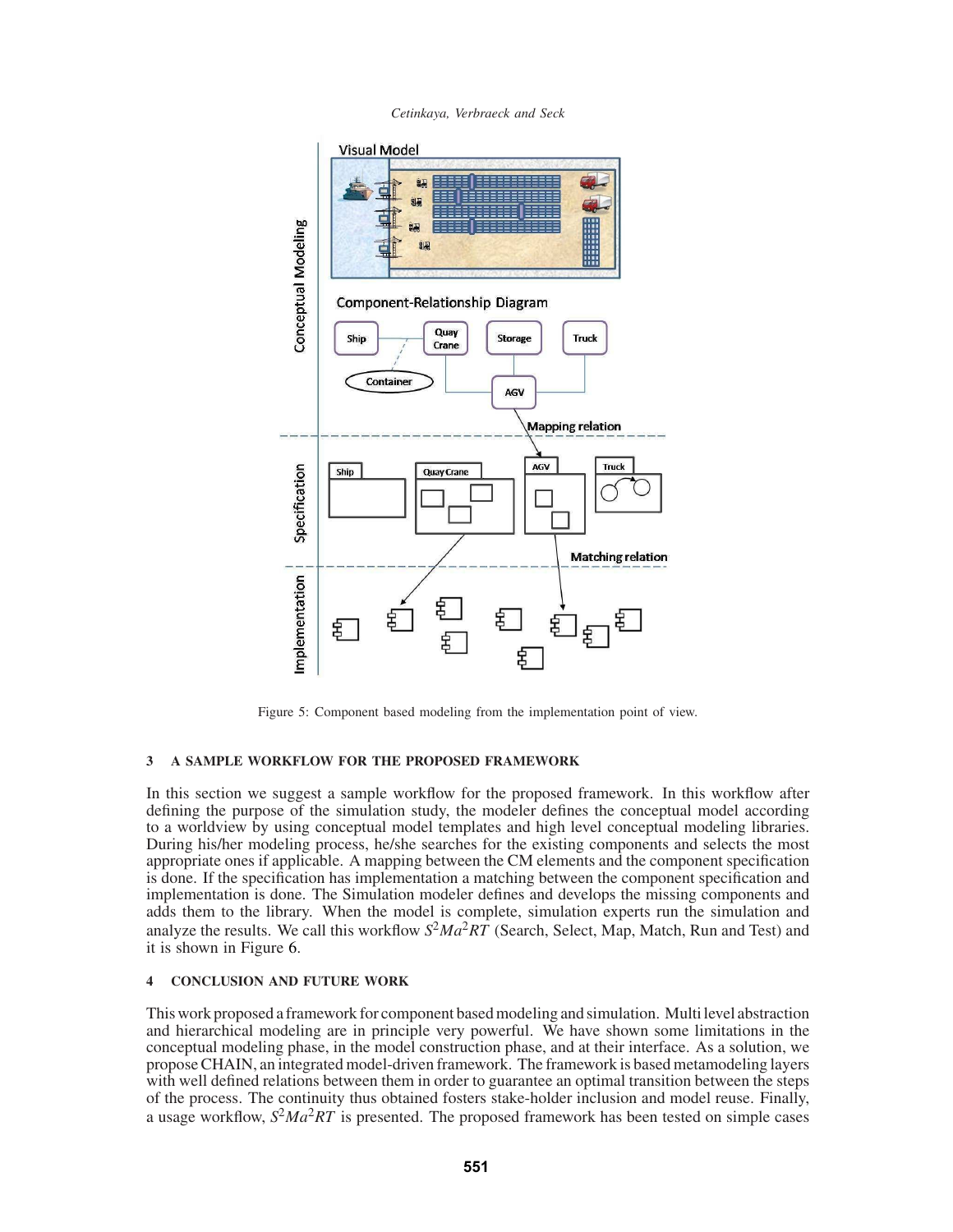

Figure 6: A sample workflow for the proposed framework.

(Cetinkaya, Verbraeck, and Seck 2010) and will be further tested on larger cases, including namely the simulation based design of a container terminal. Future research will include the definition of a domain specific conceptual modeling metamodel for simulation.